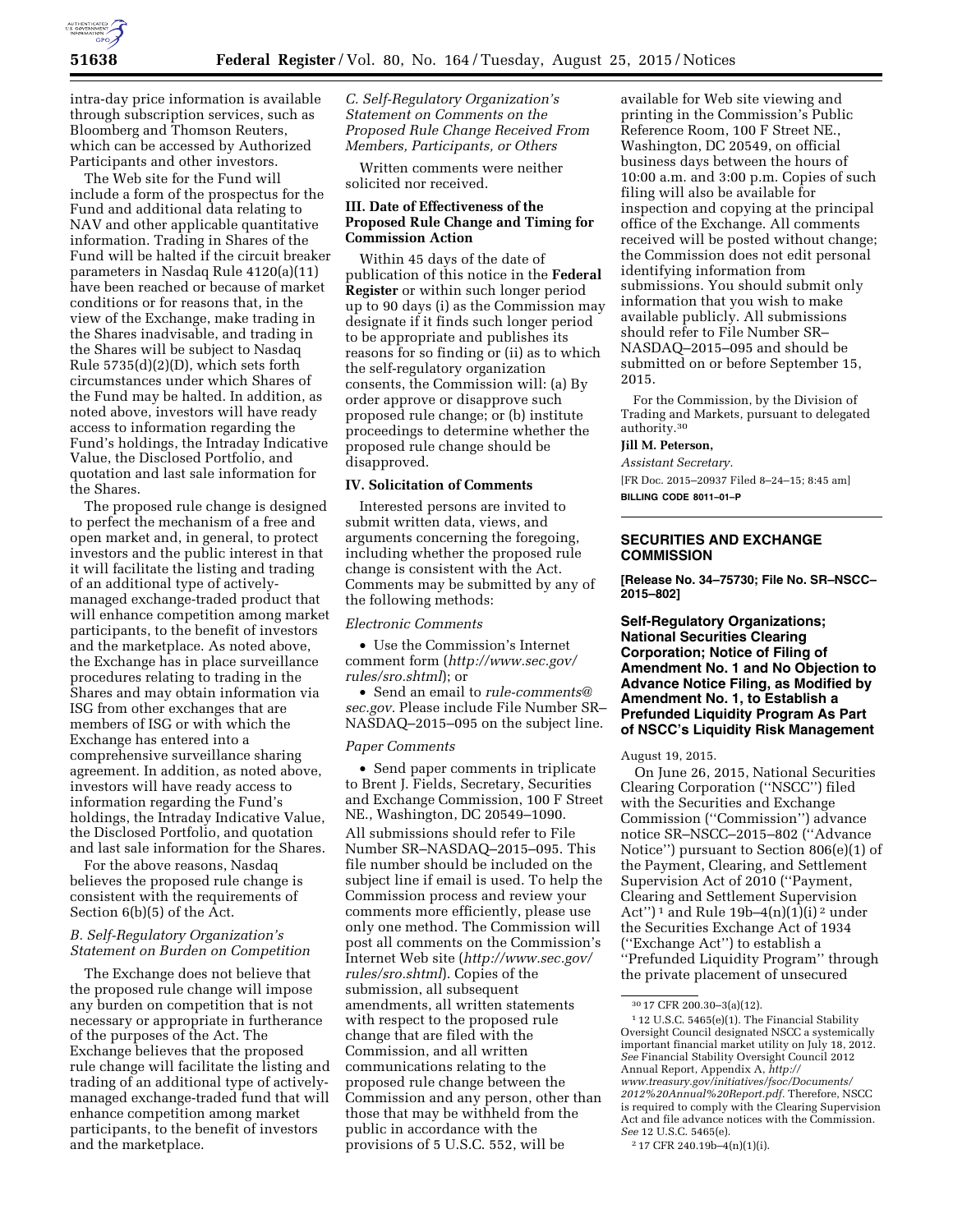debt. The Advance Notice was published for comment in the **Federal Register** on August 3, 2015.3 NSCC filed Amendment No. 1 to the Advance Notice on July 30, 2015.4 The Commission did not receive any comments on the Advance Notice. This publication serves as notice of filing Amendment No. 1 and of no objection to the Advance Notice, as modified by Amendment No. 1.

## **I. Description of the Advance Notice, as Modified by Amendment No. 1**

As described by NSCC in its Advance Notice, as modified by Amendment No. 1, NSCC has proposed to establish the Prefunded Liquidity Program to raise prefunded liquidity and diversify its liquidity resources through the private placement of unsecured debt, consisting of a combination of short-term promissory notes (''Commercial Paper Notes'') and extendible-term promissory notes (''Extendible Notes,'' together with the Commercial Paper Notes, ''Notes''), to institutional investors in an aggregate amount not to exceed \$5 billion. The proceeds from the Prefunded Liquidity Program will supplement NSCC's existing liquidity resources, which collectively provide NSCC with liquidity to complete end-of-day settlement in the event of the default of an NSCC Member.5

*Terms of the Prefunded Liquidity Program.* NSCC has engaged an issuing and paying agent, as well as certain placement agent dealers, to develop a program to issue the Notes. The Notes will be issued to institutional investors through a private placement and offered in reliance on an exemption from registration under Section 4(a)(2) of the Securities Act of 1933.6 NSCC will be party to certain transaction documents required to establish the Prefunded Liquidity Program, including an issuing and paying agent agreement and a dealer agreement with each of the

5Terms not defined herein are defined in NSCC's Rules and Procedures (''Rules'') *available at [http://](http://dtcc.com/~/media/Files/Downloads/legal/rules/nscc_rules.pdf)  dtcc.com/*∼*[/media/Files/Downloads/legal/rules/](http://dtcc.com/~/media/Files/Downloads/legal/rules/nscc_rules.pdf) nscc*\_*[rules.pdf.](http://dtcc.com/~/media/Files/Downloads/legal/rules/nscc_rules.pdf)* The events that constitute a Member default are specified in NSCC's Rule 46 (Restrictions on Access to Services), which provides that NSCC's Board of Directors may suspend a Member or prohibit or limit a Member's access to NSCC's services in enumerated circumstances; this includes default in delivering funds or securities to NSCC, or a Member's experiencing such financial or operational difficulties that NSCC determines, in its discretion, that restriction on access to services is necessary for its protection and for the protection of its membership.

6 15 U.S.C. 77d(a)(2).

placement agent dealers. The dealer agreements each will be based on the standard form of dealer agreement for commercial paper programs, which is published by the Securities Industry and Financial Markets Association. The material terms and conditions of the Prefunded Liquidity Program are summarized below.

The Prefunded Liquidity Program will be established as a combination of both Commercial Paper Notes, which typically have shorter maturities, and Extendible Notes, which typically have longer maturities. NSCC intends to structure the Prefunded Liquidity Program such that the maturities of the issued Notes are staggered to avoid concentrations of maturing liabilities. The average maturity of the aggregate Notes outstanding issued under the Prefunded Liquidity Program is broadly estimated to range between three and six months. The Commercial Paper Notes and the Extendible Notes will be represented by one or more master notes issued in the name of The Depository Trust Company (''DTC'') or its nominee. The Notes will be issued only through the book-entry system of DTC and will not be certificated.

The Commercial Paper Notes either will be interest bearing or sold at a discount from their face amount, and the Extendible Notes will be interest bearing. Interest payable on the Notes will be at market rates customary for such type of debt and reflective of the creditworthiness of NSCC. The Commercial Paper Notes will have a maturity not to exceed 397 calendar days from the date of issue and will not be redeemable by NSCC prior to maturity, nor will they contain any provision for extension, renewal, automatic rollover or voluntary prepayment. The Extendible Notes will have an initial maturity of 397 calendar days from the date of issue. However, each month following the date of issue, the holder of an Extendible Note will be permitted to elect to extend the maturity of all or a portion of the principal amount of such Extendible Note for an additional 30 calendar days. A holder of an Extendible Note will be permitted to continue to extend its Extendible Note up to the final maturity date, which is expected to be a maximum of six years from the date of issue. If a holder of an Extendible Note fails to exercise its right to extend the maturity of all or a portion of the Extendible Note, such portion of the Extendible Note would be deemed to be represented by a new note (''Non-Extended Note''), and NSCC would have the option to redeem any Non-Extended Note in whole, but not in part, at any time prior to the maturity date of that

Non-Extended Note, which would be 12 months from the date on which they opted not to extend.

NSCC will hold the proceeds from the issuance of the Notes in a cash deposit account at the Federal Reserve Bank of New York (''FRBNY'') 7 and invest the proceeds in the same manner it invests Clearing Fund deposits in accordance with the DTCC Investment Policy.8 Pending the establishment of NSCC's account at the FRBNY, such proceeds will be maintained in accounts with creditworthy financial institutions and invested in the same manner as NSCC invests Clearing Fund deposits in accordance with the DTCC Investment Policy. Acceptable investments for Clearing Fund deposits under DTCC's Investment Policy include reverse repurchase agreements, money market mutual fund investments, bank deposits and commercial paper bank sweep deposits. In all cases, amounts will be available to draw to complete settlement as needed.

*NSCC Liquidity Risk Management.* As described by NSCC, as a central counterparty (''CCP''), NSCC occupies an important role in the securities settlement system by interposing itself between counterparties to financial transactions, thereby reducing the risk faced by its Members and contributing to global financial stability. NSCC's liquidity risk management framework plays an integral part in NSCC's ability to perform this role and is designed to ensure that NSCC maintains sufficient liquid resources to timely meet its payment (principally settlement) obligations with a high degree of confidence.

NSCC's liquidity needs are driven by the requirement to complete end-of-day settlement, on an ongoing basis, in the event of Member default. If an NSCC Member defaults, as a CCP for the cash markets, NSCC would need to complete settlement of guaranteed transactions on the failing Member's behalf from the date of default through the remainder of

<sup>3</sup>*See* Securities Exchange Act Release No. 75541 (July 28, 2015), 80 FR 46072 (August 3, 2015) (File No. SR–NSCC–2015–802).

<sup>4</sup> In Amendment No. 1, NSCC further specifies the proposed investment of the proceeds of the Prefunded Liquidity Program, as described below.

<sup>7</sup>Pursuant to Section 806(a) under the Payment, Clearing and Settlement Supervision Act, and Section 234.6 of the Federal Reserve Regulation HH promulgated thereunder, NSCC, as a designated systemically important financial market utility under the Payment, Clearing and Settlement Supervision Act, has applied for a cash deposit account at the FRBNY, as well as subscription to ancillary FRBNY services that would facilitate the use of the requested cash deposit account. *See* 12 U.S.C. 5465(a); 12 CFR 234.6. The application is pending with the FRBNY as of the date of this notice.

<sup>8</sup>NSCC will submit a proposed rule change with the Commission pursuant to Section  $19(b)(1)$  of the Exchange Act, and the rules thereunder, which specify how NSCC will invest the proceeds of the Notes under the DTCC Investment Policy. *See* 15 U.S.C. 78s(b)(1).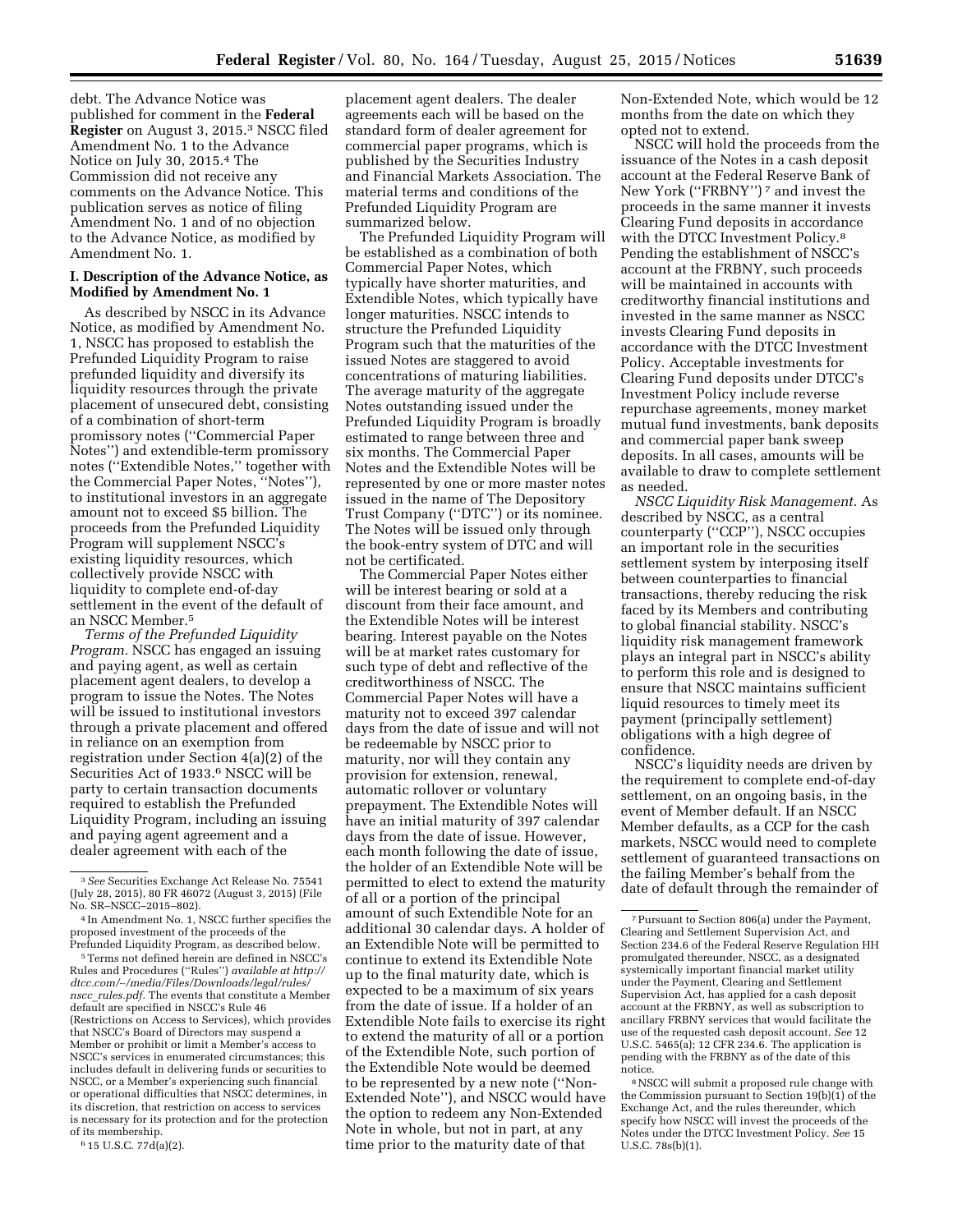the settlement cycle (currently three days for securities that settle on a regular way basis in the U.S. equities markets).

NSCC measures and manages its liquidity risk by performing daily simulations that measure the amount of liquidity NSCC would require in a number of scenarios, including amounts required over the settlement cycle in the event that the Member or Member family to which NSCC has the largest aggregate liquidity exposure defaults. NSCC seeks to maintain qualified liquidity resources in an amount sufficient to meet this requirement. NSCC's existing liquidity resources include: (1) The cash in NSCC's Clearing Fund; (2) the cash that would be obtained by drawing upon NSCC's committed 364-day credit facility with a consortium of banks (''Line of Credit''); and (3) additional cash deposits, known as ''Supplemental Liquidity Deposits,'' designed to cover the heightened liquidity exposure arising around monthly option expiry periods, required from those Members whose activity would pose the largest liquidity exposure to NSCC.9 The proceeds from the Prefunded Liquidity Program will supplement these liquidity resources. Further, NSCC will consider the proceeds from the Prefunded Liquidity Program to be qualifying liquidity resources under NSCC's Rule 4A.

NSCC states that by providing NSCC with additional, prefunded, and readily available liquidity resources to be used to complete end-of-day settlement as needed in the event of a Member default, the proposed Prefunded Liquidity Program will provide additional certainty, stability, and safety to NSCC, its Members, and the U.S. equities market that it serves. The Prefunded Liquidity Program also is designed to reduce NSCC's concentration risk with respect to its liquidity resources because it is anticipated that many of the potential institutional investors who would be purchasers of the Notes are not currently providing liquidity resources to NSCC.

The Prefunded Liquidity Program was developed in coordination with a standing advisory group, the Clearing Agency Liquidity Council (''CALC''), which includes representatives of NSCC's Members and participants of NSCC's affiliate, the Fixed Income Clearing Corporation. The CALC was established in 2013 to facilitate dialogue between these clearing agencies and

their participants regarding liquidity initiatives.

## **II. Discussion and Commission Findings**

Although the Payment, Clearing and Settlement Supervision Act does not specify a standard of review for an advance notice, the Commission believes that the stated purpose of the Payment, Clearing and Settlement Supervision Act is instructive.10 The stated purpose of the Payment, Clearing and Settlement Supervision Act is to mitigate systemic risk in the financial system and promote financial stability by, among other things, promoting uniform risk management standards for systemically important financial market utilities and strengthening the liquidity of systemically important financial market utilities.<sup>11</sup>

Section 805(a)(2) of the Payment, Clearing and Settlement Supervision Act 12 authorizes the Commission to prescribe risk management standards for the payment, clearing, and settlement activities of designated clearing entities and financial institutions engaged in designated activities for which it is the supervisory agency or the appropriate financial regulator. Section 805(b) of the Payment, Clearing and Settlement Supervision Act<sup>13</sup> states that the objectives and principles for the risk management standards prescribed under Section 805(a) shall be to:

- Promote robust risk management;
- 
- promote safety and soundness;<br>• reduce systemic risks: and reduce systemic risks; and

• support the stability of the broader financial system.

The Commission has adopted risk management standards under Section 805(a)(2) of the Payment, Clearing and Settlement Supervision Act (''Clearing Agency Standards'') and the Exchange Act.14 The Clearing Agency Standards became effective on January 2, 2013, and require registered clearing agencies to establish, implement, maintain, and enforce written policies and procedures that are reasonably designed to meet certain minimum requirements for their operations and risk management practices on an ongoing basis.15 As

<sup>15</sup>The Clearing Agency Standards are substantially similar to the risk management standards established by the Board of Governors of the Federal Reserve System governing the operations of designated financial market utilities that are not clearing entities and financial institutions engaged in designated activities for which the Commission or the Commodity Futures Trading Commission is the Supervisory Agency.

such, it is appropriate for the Commission to review advance notices against these Clearing Agency Standards, and the objectives and principles of these risk management standards as described in Section 805(b) of the Payment, Clearing and Settlement Supervision Act.16

The Commission believes the proposal in the Advance Notice is consistent with the objectives and principles described in Section 805(b) of the Payment, Clearing and Settlement Supervision Act,<sup>17</sup> and the Clearing Agency Standards, in particular, Rule  $17\text{Ad}-22\text{(b)}(3)^{18}$  under the Exchange Act, as described in detail below.

The objectives and principles of Section 805(b) of the Payment, Clearing and Settlement Supervision Act are to promote robust risk management, promote safety and soundness, reduce systemic risks, and support the stability of the broader financial system.19 By diversifying the type and source of NSCC's liquidity, the Commission believes that the Prefunded Liquidity Program will reduce NSCC's overall liquidity risk consistent with prudent risk-management practices. Given that NSCC has been designated as a systemically important financial market utility,20 NSCC's ability to provide its clearing services upon a member default contributes to safety, soundness, and reduces systemic risks, all of which supports the stability of the broader financial system. Therefore, the Commission believes the proposal is consistent with the objectives and principles described in Section 805(b) of the Payment, Clearing and Settlement Supervision Act.

Rule 17Ad–22(b)(3) 21 under the Exchange Act requires a CCP, such as NSCC, to ''establish, implement, maintain and enforce written policies and procedures reasonably designed to . . . [m]aintain sufficient financial resources to withstand, at a minimum, a default by the participant family to which it has the largest exposure in extreme but plausible market conditions

. . . .'' NSCC's proposal to establish a Prefunded Liquidity Program will diversify NSCC's liquidity resources, further reduce NSCC's overall liquidity

- 
- 

 $^{19}$  12 U.S.C. 5464(b).  $^{20}$  Financial Stability Oversight Council, 2012 Annual Report, Appendix A, p. 110 and Appendix A, *available at [http://www.treasury.gov/initiatives/](http://www.treasury.gov/initiatives/fsoc/Documents/2012%20Appendix%20A%20Designation%20of%20Systemically%20Important%20Market%20Utilities.pdf)  [fsoc/Documents/2012%20Appendix%20A%20](http://www.treasury.gov/initiatives/fsoc/Documents/2012%20Appendix%20A%20Designation%20of%20Systemically%20Important%20Market%20Utilities.pdf) [Designation%20of%20Systemically%20Important](http://www.treasury.gov/initiatives/fsoc/Documents/2012%20Appendix%20A%20Designation%20of%20Systemically%20Important%20Market%20Utilities.pdf) [%20Market%20Utilities.pdf.](http://www.treasury.gov/initiatives/fsoc/Documents/2012%20Appendix%20A%20Designation%20of%20Systemically%20Important%20Market%20Utilities.pdf)* 

21 17 CFR 240.17Ad–22(b)(3).

<sup>9</sup>Supplemental Liquidity Deposits are described in NSCC Rule 4A.

<sup>10</sup>*See* 12 U.S.C. 5461(b).

<sup>11</sup> *Id.* 

<sup>12</sup> 12 U.S.C. 5464(a)(2).

<sup>13</sup> 12 U.S.C. 5464(b).

<sup>14</sup> 17 CFR 240.17Ad–22.

*See* Financial Market Utilities, 77 FR 45907 (August

<sup>&</sup>lt;sup>16</sup> 12 U.S.C. 5464(b).<br><sup>17</sup> *Id.* <sup>18</sup> 17 CFR 240.17Ad-22(b)(3).